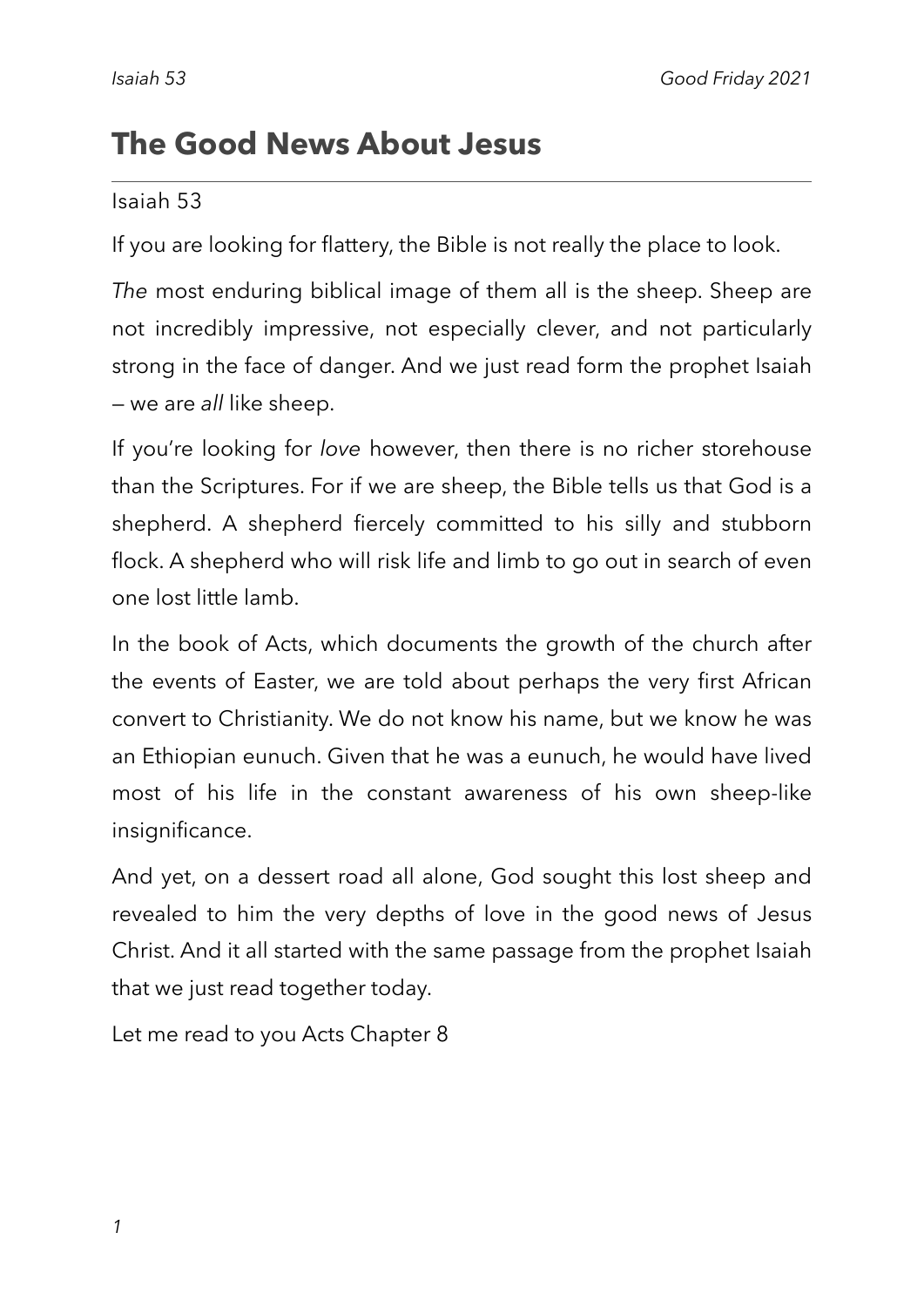*26 Now an angel of the Lord said to Philip, "Go south to the road—the desert road—that goes down from Jerusalem to Gaza." 27So he started out and on his way he met an Ethiopian eunuch, an important official in charge of all the treasury of the Kandake (which means "queen of the Ethiopians"). This man had gone to Jerusalem to worship,28and on his way home was sitting in his chariot reading the Book of Isaiah the prophet. 29The Spirit told Philip, "Go to that chariot and stay near it."*

*30 Then Philip ran up to the chariot and heard the man reading Isaiah the prophet. "Do you understand what you are reading?" Philip asked.*

*<sup>31</sup> "How can I," he said, "unless someone explains it to me?" So he invited Philip to come up and sit with him. 32 This is the passage of Scripture the eunuch was reading:* 

*"He was led like a sheep to the slaughter,*

*and as a lamb before its shearer is silent,*

*so he did not open his mouth.*

*<sup>33</sup> In his humiliation he was deprived of justice.*

*Who can speak of his descendants?*

*For his life was taken from the earth."* 

*<sup>34</sup> The eunuch asked Philip, "Tell me, please, who is the prophet talking about, himself or someone else?" 35 Then Philip began with that very passage of Scripture and told him the good news about Jesus.*

Of course we don't know exactly what Philip said to this man. But today, we are going to do the same. Beginning with this very passage of Scripture in Isaiah 52 & 53, let us consider the good news of Jesus. As we do, we will see how this passage is a *remarkable prophecy*  about a *remarkable person*, which is *remarkably personal Good News*.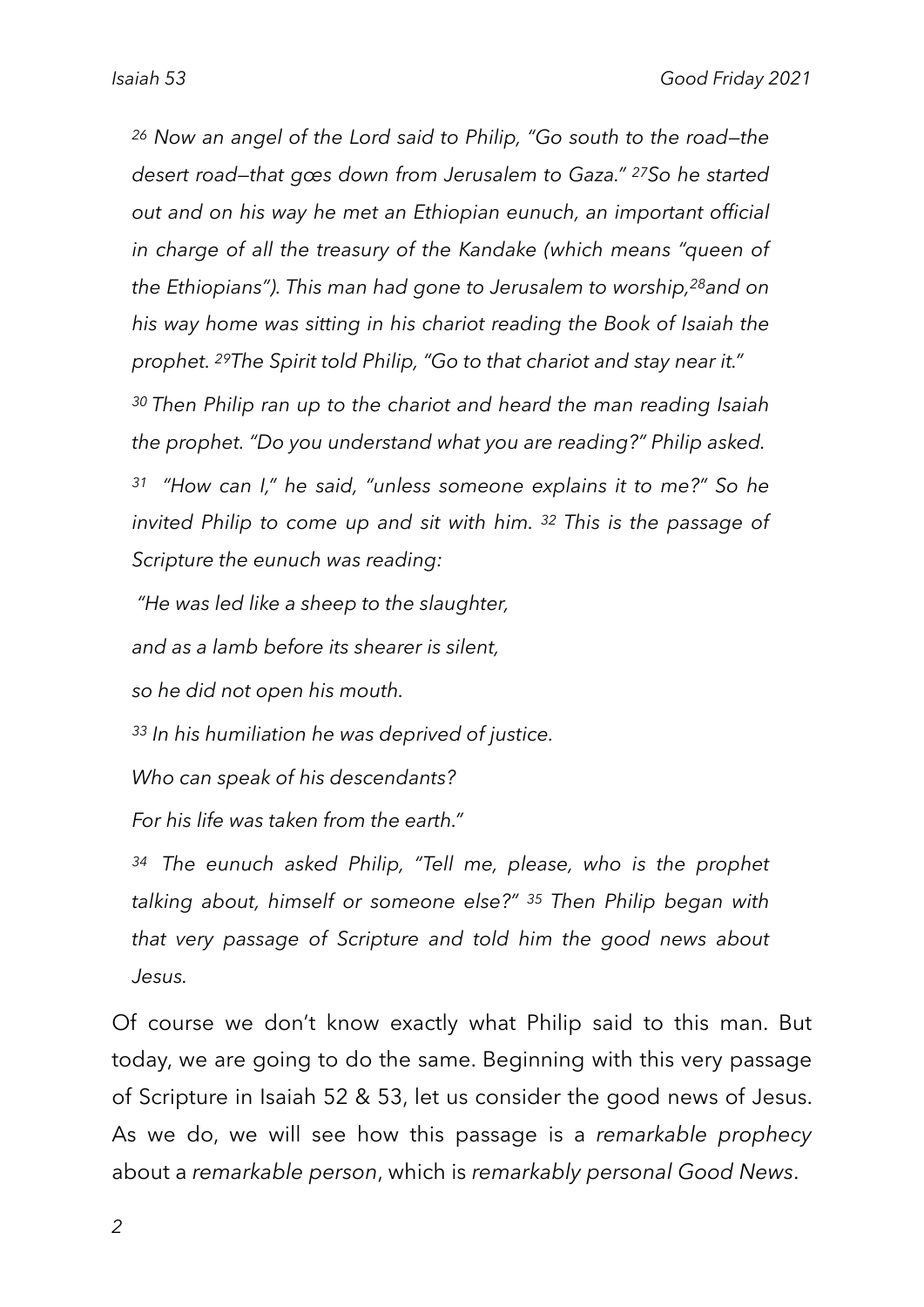## **A Remarkable Prophecy**

Firstly, this is a remarkable prophecy. Philip may have begun by answering the Ethiopian's question: no, the prophet is not speaking about himself, he is speaking about someone else, he's speaking about Jesus.

Listen again to the suffering of Isaiah's servant, and see the suffering of Jesus.

Many were appalled at Jesus, as his appearance was disfigured and marred. Jesus was despised and rejected by mankind. Jesus was a man of suffering, familiar with pain, and as he suffered on the cross he was despised and held in low esteem.

Like the Servant of Isaiah, Jesus was punished, stricken, afflicted, pierced, crushed, wounded, oppressed, judged, cut off.

I read this with someone early last year who had recently started exploring again their Christian faith and it was like they had to pick up their jaw off the floor. The suffering of the Servant reads like a plain description of Jesus' suffering, not a prophecy from 700 years before his death on the cross.

It's a remarkable prophecy to be sure. But even more remarkable is the person — the Servant himself — who is the subject of Isaiah's words.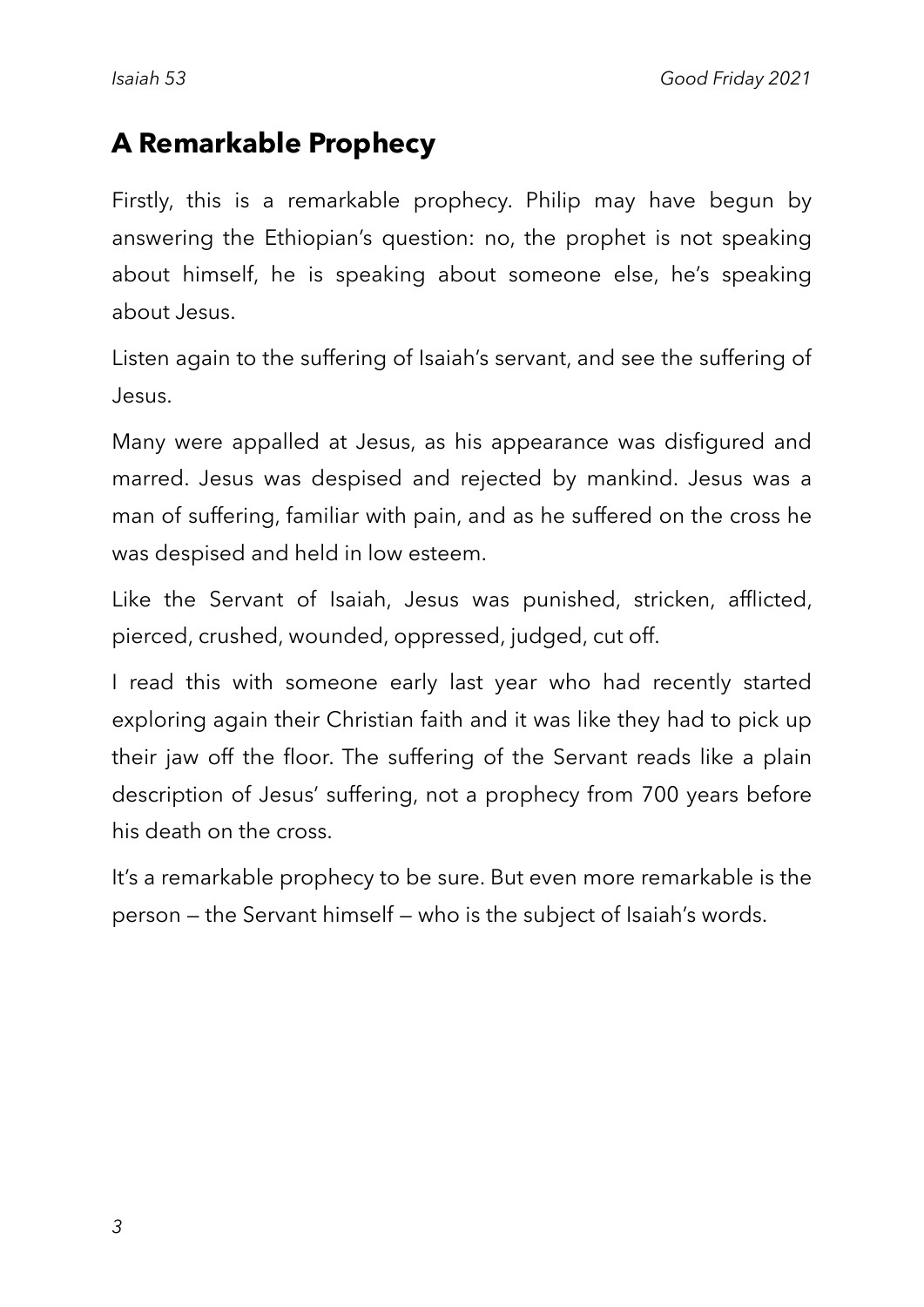### **A Remarkable Person**

For to be a Christian is not simply to believe a set of abstract propositions, but to trust a *living* person. Philip didn't sit down and explain to his new Ethiopian friend his philosophical system. No he told him the *good news about Jesus*.

Why? Because the repeated note struck by Isaiah is not simply the fact of the Servant's suffering. Rather, it is who the Servant is suffering **for**.

In verse 4: he took up *our* pain, and bore *our* suffering. Verse 5: he was pierced for *our* transgressions, crushed for our iniquities. It was his punishment that brought *us* peace. By his wounds *we* are healed.

We have put all of our trust in Jesus because in his suffering he has given all of himself to us, and all of himself for us. And we see this most clearly as we read on into Isaiah 53 verse 6. For what we see in this verse is *what we are like, what we deserve*, and then *what Jesus gives to us*.

Who are we according to the prophet? We are sheep who have wandered away. Like sheep, sometimes we simply don't know what's best for us, and make unwise and foolish decisions. We know this don't we? Even our best intentions can land us and others in difficulty and danger. And so often we find ourselves helpless in our wanderings.

But we are not only foolish sheep. We are wilful rebels. Isaiah says, *we all like sheep have gone astray, each of us has turned to our own way*. We have not only wandered but we have *turned*. We reject the Kingship of God over his creation and seek to run our own lives for our selves. By nature, all of us cling to our own control, and we seek to remove every obstacle to our own self-rule — even God himself.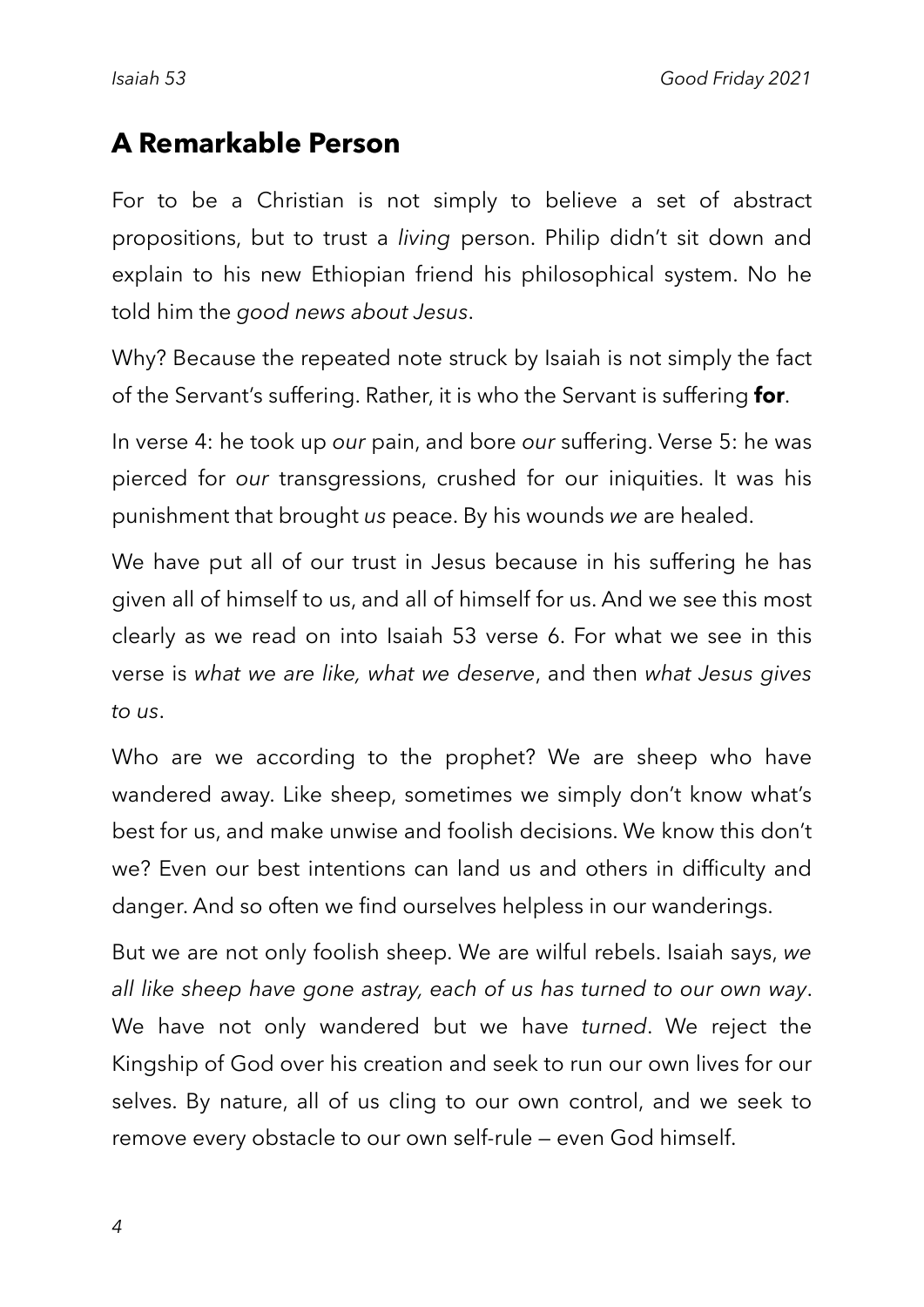And both our folly and our rebellion leave us full of iniquity. Now that's not a word your likely to use in your everyday life. If you were, you might say about a broken tool that it is full of iniquity. You could say that a dodgy builder erected a house of iniquity. It means to be bent out of shape, broken, or crooked, no longer fit for purpose. See, we were made to know God and to love God and to listen to God, but in cutting ourselves off from our creator we find ourselves twisted out of shape. It was Augustine who said that "the essence of sin is *disordered love*." For instead of seeking satisfaction in the God who created us, we seek it in all the wrong places: in our selves, and in other people, and in the stuff of this world.

And so what do we deserve?

In a very real sense you can say that the sheep who wanders from the flock deserves any danger or even death that it faces as a result of its folly.

The rebel to the King deserves to be punished for his treason.

What is broken or twisted deserves to be destroyed or discarded for it is no longer any use.

Again, if you want to be flattered, the Bible is not the book for you. The word of God is like a mirror that shows us exactly what we are like. But, for the person who dares to look, the Bible is also a window into the remarkable grace of God.

For though we deserve affliction, and deserve punishment, and deserve destruction — what does Jesus give us? He gives us himself, in our place. Isaiah says, the Lord has laid upon him *all* of our iniquities. He took all our brokenness on himself and faced the destruction we deserve.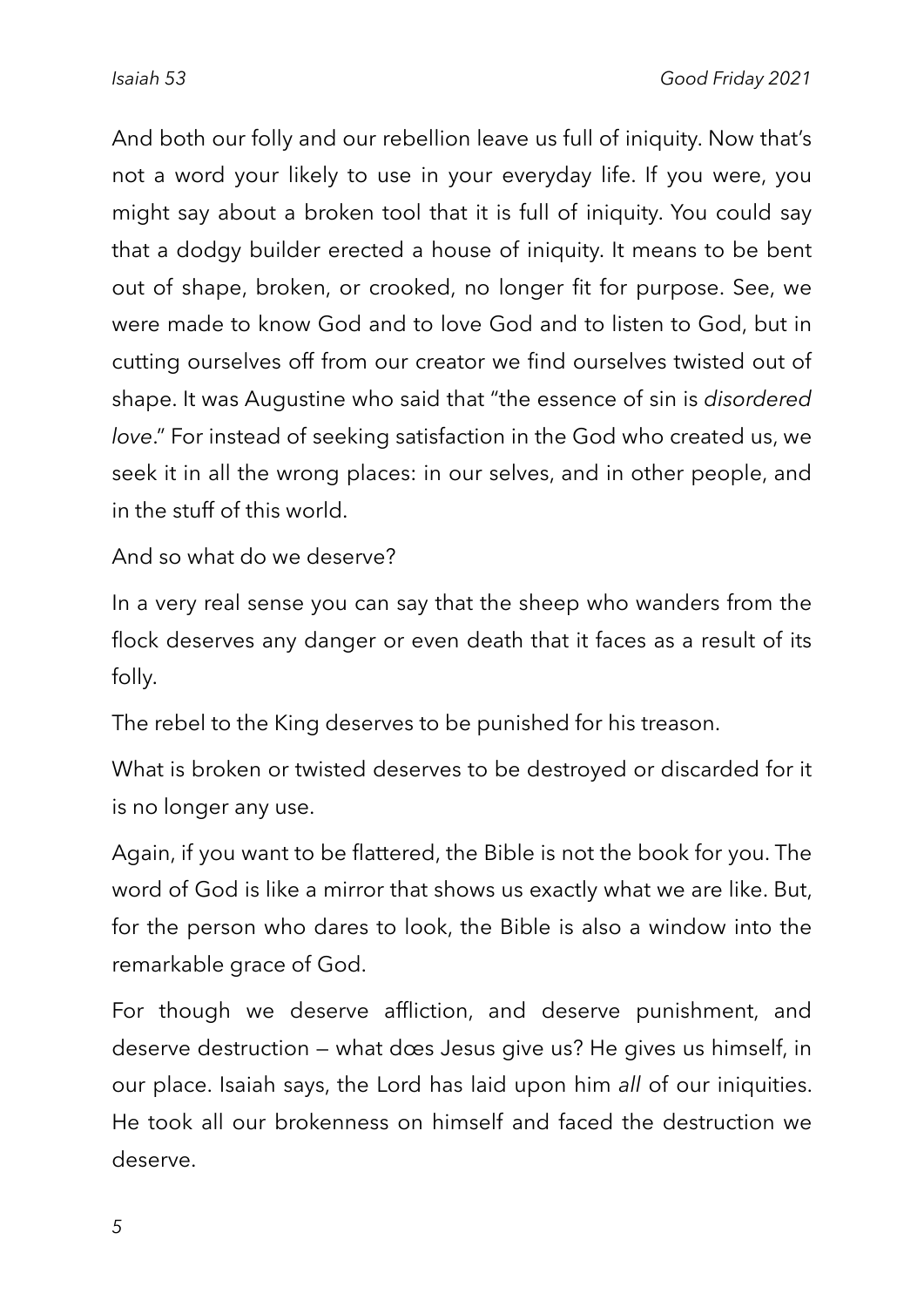Jesus died a rebels death on a Roman cross, taking the punishment that we deserve for our rebellion against God. And Jesus became a helpless little lamb, led silently to the slaughter. And while we wander aimlessly into affliction, Jesus willingly surrendered himself to suffering so that by his wounds we could healed.

At the heart of Easter is the sacrificial death of Jesus — so that lost sheep can be found, wicked rebels can be forgiven, and broken sinners like you and me can be restored and redeemed.

And when the writers of the New Testament were searching for how to describe what they had seen and come to understand about Jesus' death upon a cross — they could only describe it in the most deeply personal way imaginable. What is so remarkable about Jesus is his *love*.

But God demonstrates his own love for us in this: While we were *still sinners, Christ died for us. (Romans 5:8)*

*This is love: not that we loved God, but that he loved us and sent his Son as an atoning sacrifice [A SUBSTITUTE] for our sins. (1 John 4:10)*

*For God so loved the world, he gave his one and only Son, that whoever believes in him should not perish but have eternal life! (John 3:16)*

The heart of Easter reveals to us the very heart of Christ. Jesus sees us in our foolishness, and wickedness, and brokenness and he does not reject us, but goes to hell and back in order to create a Kingdom that has *us* in it.

*Here is love, vast as the ocean; Loving kindness as the flood When the Prince of Life, our Ransom; Shed for us His precious blood*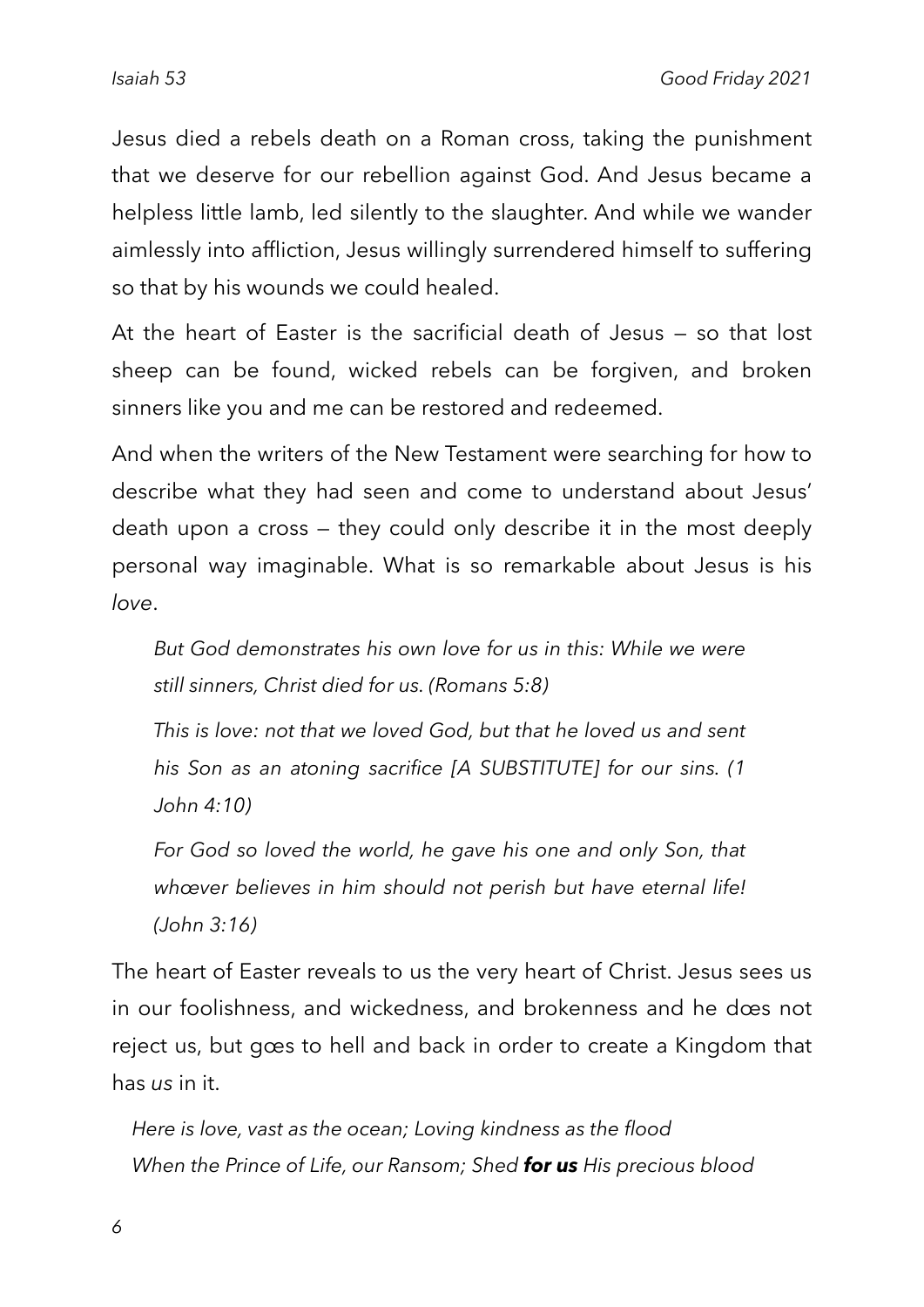### **Remarkably Personal Good News**

**For** *us*. For *you*. This is remarkably personal Good News. And it is extended to each and every person in this room — Christ died *for* you.

You can imagine Philip saying this to the Ethiopian eunuch! The prophet is speaking about Jesus; Jesus the Son of God, and the Servant of God, who came down to serve you and to save you by suffering as your substitute, stepping in to take your place and to rescue you from what your sin deserves. And in this love of Jesus, is everything that you have ever been searching for.

For it does beg the question doesn't it. What was this African man doing so far from home? Why did he travel such a long distance, and why was he so intently reading the Jewish scriptures?

It seems to me that he must have been *searching* for something. He was searching for something that he had not been able to find in his position of power and influence, or in all his wealth and possessions. As a eunuch he had not been able to find it in family or children. Whether he knew it or not: he was searching for God.

Over the last year I have been reading through the whole Chronicles of Narnia by C.S. Lewis. They are amazing. And if you wanted to explore more the beauty and power of Easter, you could do much worse than picking up the Lion the Witch and the Wardrobe again. But it is interesting don't you think that when Lewis wanted to create a character that most reflected the God of the Bible, he came up with Aslan — a great and powerful, and also terrifying, lion. As Mr Beaver says to one of the children who asked if the great Lion was safe:

*"Safe?" said Mr Beaver ..."Who said anything about safe? 'Course he isn't safe. But he's good. He's the King, I tell you."*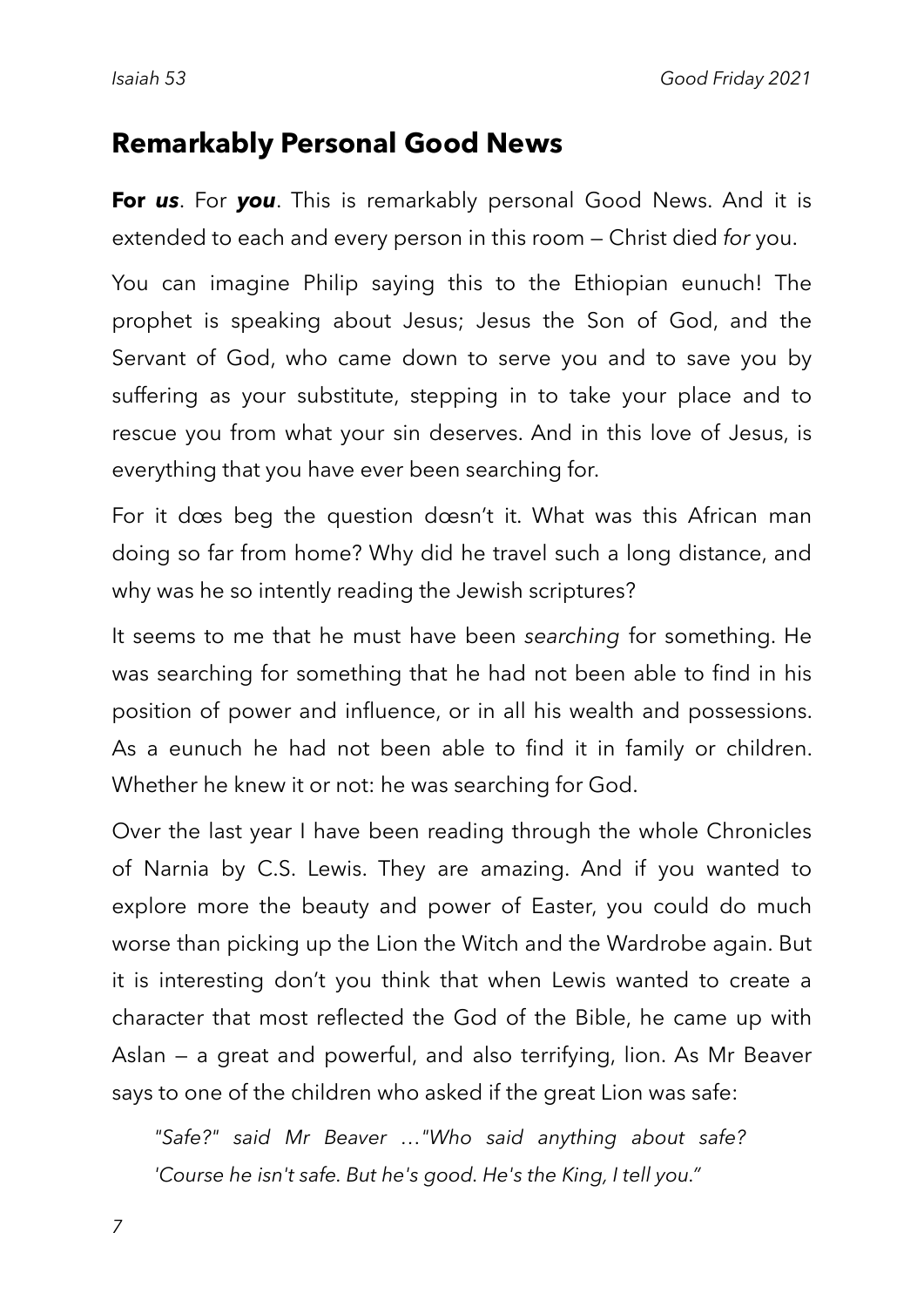But so many people today would much prefer to see God as a little cat rather than a great lion. And I wonder if we reduce God to a purring cat who panders to our own desires, because deep down we know that we *wouldn't be safe* before a roaring lion who rules the universe. We know how much we have fallen short of the standard of God's perfection, and so how little we deserve to stand in his presence.

But in denying the reality of our great guilt, we also cut ourselves from the riches of God's love. Our culture has decided that everything is permissible, only to discover that now everything is meaningless. We have denied the majesty of Aslan, and lost the magic of Narnia.

But Easter tells us that God is a mighty lion who became like a lamb led to the slaughter. Of course he isn't safe, but he's good! He's the King I tell you. And He is the King who stoops to serve, who uses his power in perfect love, and whose glory and greatness is most clearly seen in his magnificent goodness.

And the Ethiopian Eunuch hears this message and he recognises in the good news of Jesus *everything he has been searching for*. This is not a message of divine flattery, it is a message of divine love. And in the perfect love he the object that all his disordered loves were meant to be directed to all along. And as you keep reading in Acts 8 he says, "stop the chariot", there's some water, can I get baptised right away. And he receives from God the full forgiveness of his sins, and the fullness of life that is freely offered in the cross of Jesus Christ.

#### *Isaiah 56***.**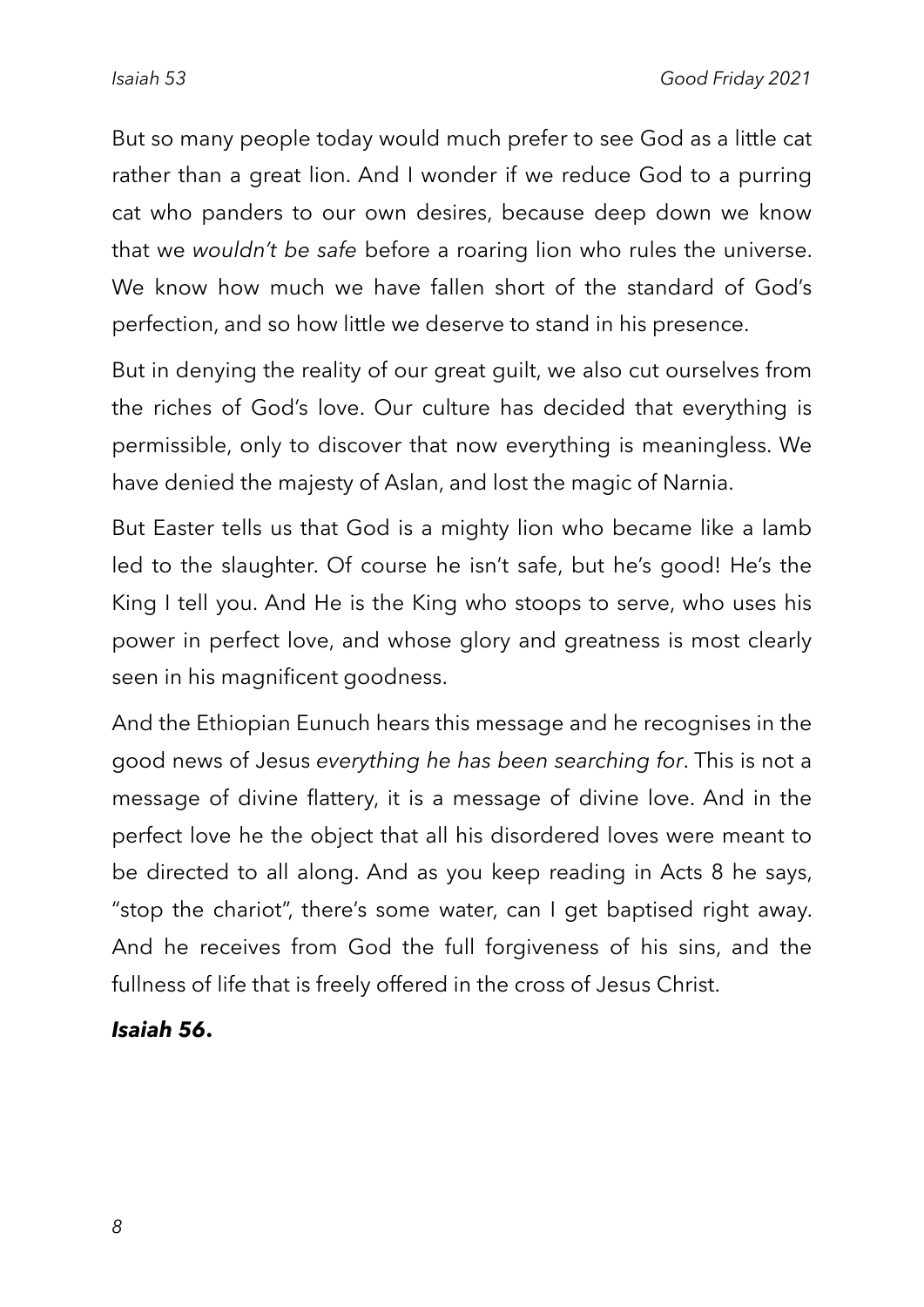And so can I ask you today, what are you searching for? What is it that rules your life? Is it money, or success, or power, or influence, or your children, or a some sort of legacy? What do you think you really need, and what do you most deeply desire?

For Easter reveals to us that our greatest need is God's forgiveness. And our deepest desires can only be satisfied by the God who made us. And the Good News of Jesus is that by his suffering death on the cross, these things are freely given to all who place their trust in the remarkable person of Jesus Christ.

And so if you are here today and you are not a Christian, and you hear this message and it doesn't make you want to stop the chariot, turn your life around, and receive from God what is freely offered in the cross of Jesus Christ, then you can be certain you haven't understood what Easter is all about. And so keep searching, keep looking, maybe even pray and ask God to show you Jesus. The God who could prophesy the death of Jesus 700 years before it happened, can certainly hear your prayers, and reveal himself to you now.

Or maybe you are not a Christian, but you have found yourself being drawn more and more to the person of Jesus. And you're not sure what it might mean for you, but there is something needling away at your heart. Dear friend, that is the Holy Spirit of God at work in you, seeking you out like he did the eunuch on the dessert road. So do not ignore it or brush it aside. Even today, *come to Jesus*, and receive all the benefits of his sacrifice. Please come and speak to me, or Simon, or Kathy, or Steph, or your friend or family member who brought you today, we would love to speak with you about Jesus.